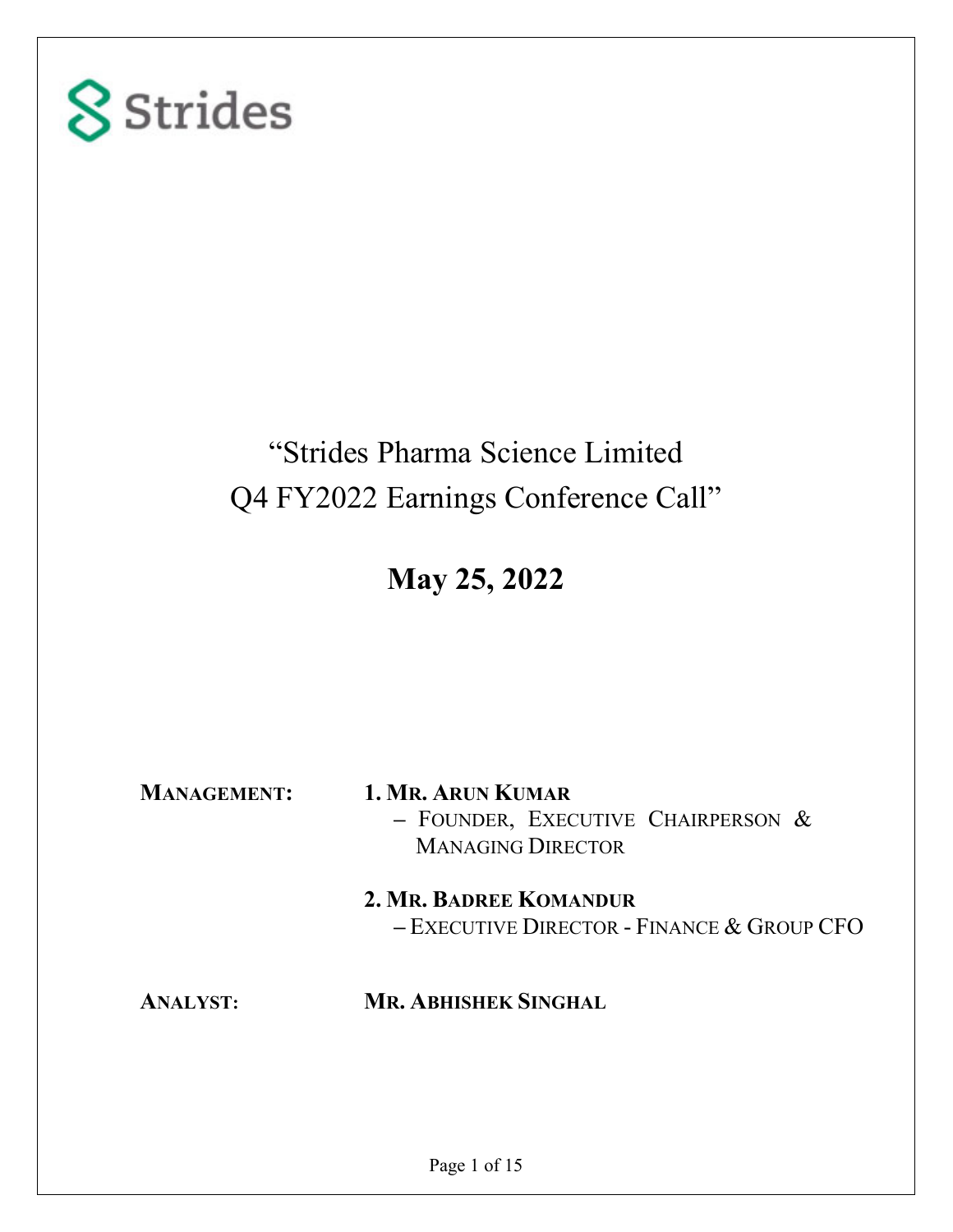### *Strides Pharma Science Limited May 25, 2022*

**Moderator**: Ladies and gentlemen, good day and welcome to Strides Pharma Science Limited Q4 and FY2022 earnings conference call. As a remainder, all participant lines will be in the listenonly mode and there will be an opportunity for you to ask questions after the presentation concludes. Should you need assistance during the conference call, please signal an operator by pressing "\*" then "0" on your touchtone phone. Please note this conference is being recorded. I now hand the conference over to Mr. Abhishek Singhal. Thank you and over to you Sir!

**Abhishek Singhal**: A very good morning and thank you for joining us today for Stride's earnings call for the fourth quarter and full year ended financial year 2022. Today we have with us Arun Founder Executive Chairperson and Managing Director and Badree – Executive Director Finance & Group CFO to share the highlights of the business and financials for the quarter. I hope you have gone through the results release and the quarterly investor presentation, which have been uploaded on our website as well as the stock exchange. The transcript of this call will be available in a week's time on the company's website. Please note that today's discussion may be forward-looking in nature and must be viewed in relation to the risks pertaining to our business. After the end of this call, in case you have any further questions, please feel free to reach out the investor relation team. I now handover the call to Arun to make the opening comments.

**Arun Kumar**: Thank you Abhishek. Good morning, everybody and thank day for joining in early this is very unusual time for typical Stride's earnings call as we had to announce the results quite late yesterday given some of our directors were overseas. Thank you for the accommodation and look forward to this engagement. Before I start, let me start off saying that while it has been an extremely challenging year for Strides, we see green shoots. As a promoter and as the founder of the company, I take full responsibility for the events of the last year as regard the organization's performance. It is easy to rationalize on COVID, the business environment and other ailments, but it is critical to accept responsibility, fix it and move forward. I'm actually very delighted to say that I am happy to come back to work full-time at Strides and as a family we are fully committed to ensure that Strides gets back to its previous glory or past glory if I may and we are determined to institutionalize the organization to face challenges of the environments that we faced or any future environments that may come our way. I also give credit to the fact that while we have had difficult year, we had a set of extraordinary people staying fully invested with the company and its opportunities. With my coming back on April 7<sup>th</sup>, although I started getting involved into the business a little earlier, first of all I want to thank all the leaders who served the company in the last two to three years and have moved on for other interest or for the reason that the company has a revisited and recalibrated its strategy.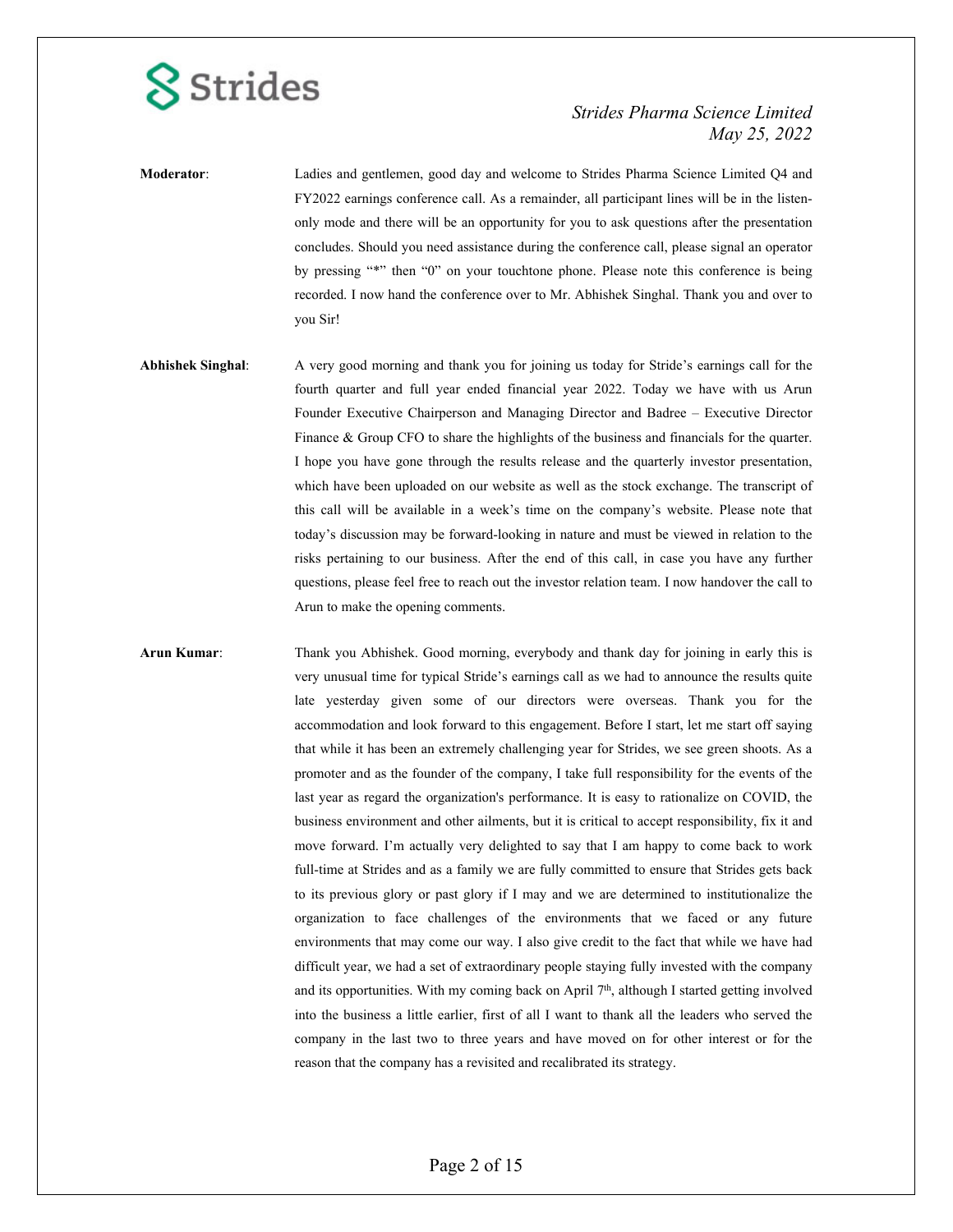

 Having said that, I am very happy with the team that we now have in the organization and apart from my coming back I am also delighted to welcome Venkatesh who will now head our US business. Venkatesh until very recently was the CEO of Alkem's US business and Microlabs US business before he joined us. Being a seasoned professional with deep experience in the market, he will lead our sales and marketing activities in the US and US continues to be an important market irrespective of the business environment it currently operates in. The transaction with Endo in my view is extremely accretive to the organization. The integration of the Endo business, which actually technically integrates to us only from June 2022, is an important milestone to our refit and recalibration strategy. To have Venkat leading that business is an extremely important step that we have taken and I also wish to thank Terry who not only got us the transaction closed, but also integrated and is in the process of handing over the business in a seamless manner to Venkatesh and his team. Q4 nonetheless has been a much better performance especially coming back after two difficult quarters. We are seeing green shoots across all our businesses in spite of the doom and gloom, we have had some outstanding outcomes for example our US business has started to pick up. We are now confident of hitting \$250 million guided. This is not going to be telescope towards H2 or it is going to be linear, which effectively means we will see growth pick up fairly quick and as early as in H1. We should get into a linear situation with our numbers in the US that would give us a lot of headways to build the business from thereon considering that we have over 150 products that come through the acquisition. We have a strong plan for a launch of 20 odd products per year starting now. All of these products are approved, so we are not dependent on any regulatory inspections or facility inspections, as these are approved investments as in approved products. More importantly in the US especially we are sitting on a significant inventory as the volumes dropped in the last year and with the volume pickup being quite significant, we are already seeing growth in volumes as early as this quarter, we believe this will improve our cash flows quite dramatically. This is an important step for us to bring our balance sheet size in order apart from the fact that we have guided that we will reduce our debt by 1000 Crores. We have requested and our partners in Australia have been very kind to bring forward our payments. We expect to receive these payments in H1 against December 31 as previously contracted. This is going to help our debt book quite a bit and also the fact that we have reset the businesses to focus on large businesses where we have complete control on cash flows. We would exit minuscule and tiny businesses, which do not move the needle for us for revenue or EBITDA that and free cash generation will significantly help us achieve our stretched target of reducing debt by a 1000 Crores and bring the company back to a very solid exit run rate of EBITDA exit run rate to be under three times EBITDA. This is the task that we have set for ourselves. We are very confident of achieving it. This will always also be aided by strong performance in other markets outside of the US. We reported in Q4 our highest quarter in the other regulated markets with strong pickup coming in post-COVID in the last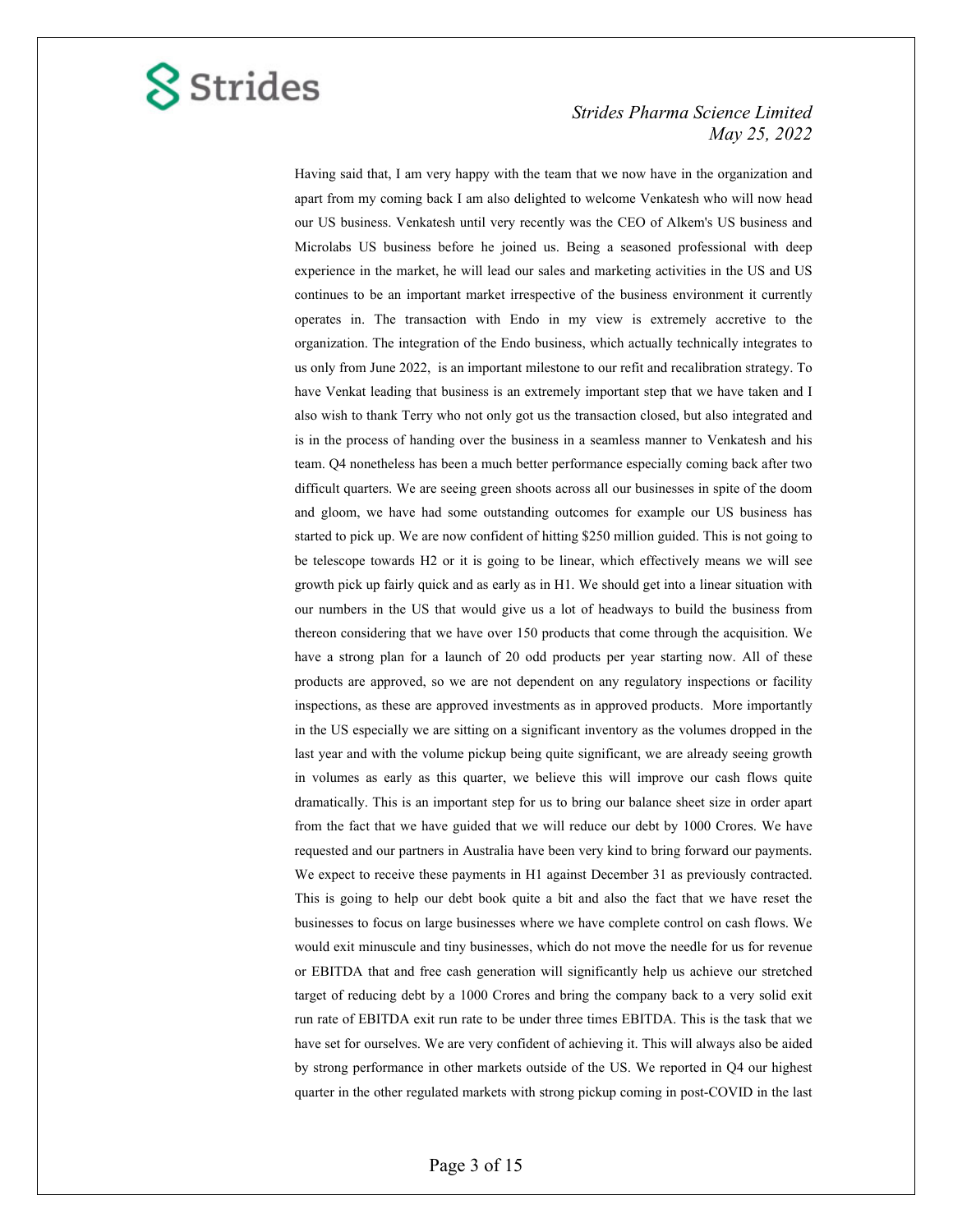

two quarters, and we believe that we will see a similar pickup in the US operations in the coming quarters. The emerging markets continue to grow. Of course, it is subscale but it helps us in our manufacturing under recoveries and we will continue to focus on that business and build from where we are in terms of top-line growth. The margin flow through is not very significant, but the absorption is very, very important for us. We have a series of cost improvement programs that includes very significant re-look at our cost structures, reducing the complex natures of our international businesses, reducing the number of subsidiaries, operating companies more in matrix and sometimes in a functional leadership manner, reducing cost consequently and we expect our cost improvement programs will enable us to get market leadership in several products and also reduce the cost structure quite significantly. Given our significant investments that we have and approvals that we have, we are reducing our R&D investments into the US as we do not see the need for significant R&D investments for the next three years, although we will keep our eyes open and continue to file critical products that we believe are important for our domains and new strategy, so that will continue, but we will not see 25 to 30 product filer anymore in the US and shift the focus to develop to launch our products that are already approved. What the transaction with Endo has done for us has clearly solved what used to be an acute only strategy, which worked very well for us pre-COVID but COVID clearly exposed the portfolio strategy gaps and now with the combined portfolio that we have from Endo and Strides, we do not have any more excuses on our narrowness of our portfolio and we strongly believe that the new domains in controlled substances, hormones, and nasal sprays will give Strides enough ammunition for future growth and also product launches. We have created significant working streams, clearly laid out scorecards for our leadership to execute across globally, so we are all working in sync to create what we call the One Strides and build a company of scale and size, which I am sure that you will see the results flowing through in the near term. I would not dwell too much on FY2022. Some of the key issues obviously were that a significant drop in the gross margins. For the first time we had a drop in revenues, although Q4 has started to look differently. We had a 16% increase in operating cost, employee, and other expenses. We obviously are sitting on significant inventory, which we are now already seeing normalization. We expect this inventory to be normalized to the extent that we need to have by the end of the year releasing cash, but also then starting on the under-recovery process in our plants considering that we are sitting on large inventories. We obviously are not filling in new stocks until the stocks are getting over, so this year it is going to be a very important year on razor sharp focus on execution, margin expansion and also bringing the balance sheet to size. The detailed deck has got individual slides on the US. For example, the US sales has moved from 38 to 44 million and if you are guiding the street for \$250 million then obviously this needs to be closer to a \$60 million run rate. We are very confident that we will get there very soon and that is mainly to do with the integration of the Chestnut Ridge operations in the US. We are expanding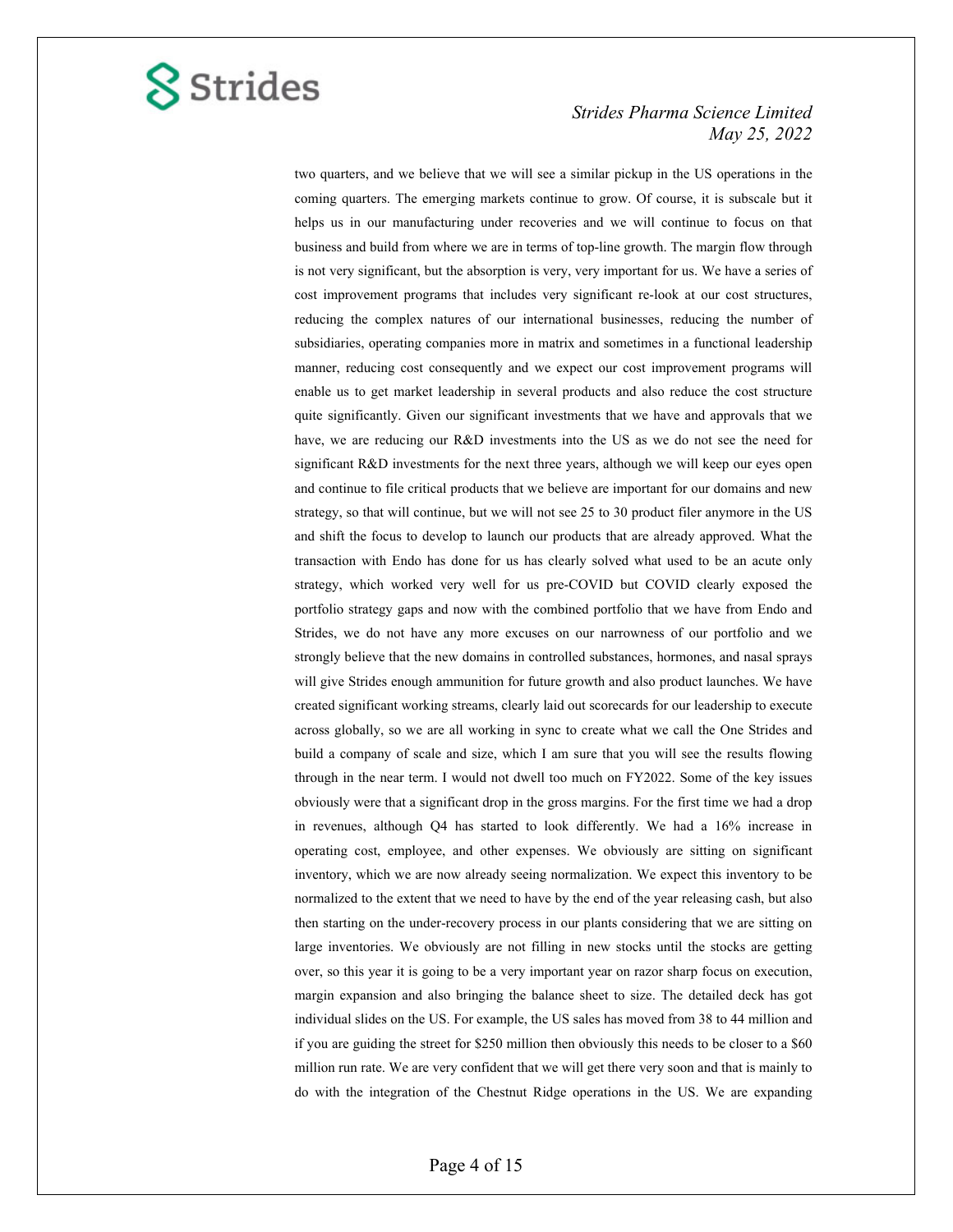

significantly our other markets and in any markets that we are not present, we have significantly secured new partners and we are working on increasing our IP led B2B proper share model across Europe in markets that we do not want to operate ourselves in the front end and we have exited many markets like Canada and some parts of Europe where we cannot scale, but in the markets that we can scale we are putting all our energies to become a leading player with opex leverage and significant margin expansion. Our emerging markets especially our Brands Africa market was not impacted by COVID. We all know that COVID was not as severe in Africa especially in northern Africa where we operate and we continue to benefit from those in our margin expansions. Productivity of our sales reps, now numbering about 160 odd sales reps in French Africa and continuing to introduce new products will ensure that we will have an improved sales in those markets. There are a few markets in Africa that we operate that we are now revisiting if it fits into our overall strategy of scale that if you are not a top five player in a domain or a frontier market does that make sense for us to be in and we are reviewing those, but none of that is going to impact what would be an important year for sustained substantial growth in top line and EBITDA. We have a very detailed debt slide this time on how we propose to reduce our debt and when we open the house for questions, we will be more than happy to answer any specifics, but we also have detailed explanations on Stelis. We believe that Stelis has done extremely well as a pure player CDMO in its first year of operations. We have a revenue model, which we have articulated in our deck. We have two businesses mainly the CDMO business where bulk of our investments have been made and with the completion of our new site, we now have amongst the top 20 global capacities in microbial and mammalian manufacturing capability, but we are one of the few global players, which are fully integrated from cell line development to full finish. We are delighted to have on boarded six customers in our first year. In the first three months of our operations in this quarter, already we have added another six new customers. Market services agreements that we sign up with these customers are always linked to a contract for supplies and our supply book is now in the vicinity of 100 million for the first years of master service activities that we have done. Now just that it is understood well, market service agreement typically leads to a commercial supply agreement in about three years. We are approximately a year and year and a half away from breaking even that business. Outside the challenges of Sputnik and the sanctions on RDIF, which we are finding all kinds of solutions to resolve including taking the help of the Government of India to work with their good offices with the Russian Government to find solutions as we are sitting on inventory of a sale value of close to about \$40 million, which is extremely critical for us to find a home and we are working for it. Luckily for us dating of our stocks are good. We still have 12 months of inventory so we do not see any risk for the next three to four months. The next two quarters for Stelis is extremely important as we find a solution for Sputnik, but more importantly our own COVID vaccine which is called AmbiVax, which is in-licensed from Akston Biosciences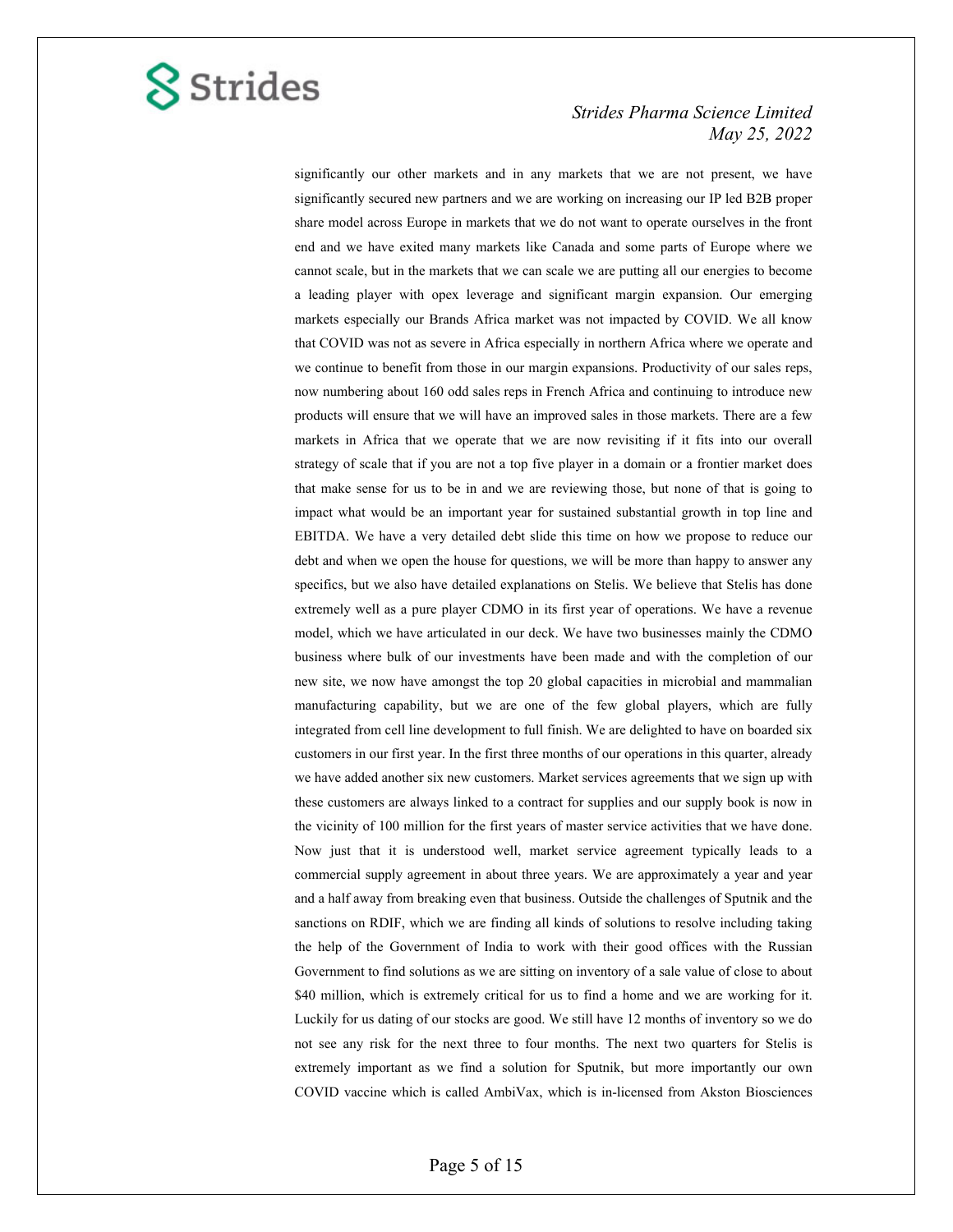

has completed the full dosing of its phase three patients in India as some of you may know. We have a EUA status on this product issued by the Government of India and we have now applied for a booster study across all variants and this being the first or one of the fewer most stable vaccines which does not require cold chain. I mean it requires cold chain, but normal under 25 degrees makes AmbiVax a very unique vaccine and therefore we still believe that there are a lot of legs left in this program. Outside of that, the CDMO business will do well we expect the MFA contracts for this year will help us operationally break even and excessing investors have got an additional \$65 odd million commitment of capital, which everybody is committed to invest. Consequently, we do not see any challenges for the funding of Stelis. Of course, this does not include the fact that there continues to be ambiguity around Sputnik, but we want the next three months to resolve for this and to also see how AmbiVax itself progresses because we are expecting to submit our phase three final clinical data to the Government of India by middle of June, so there is a lot of important milestones. Most interestingly, the facility we have three plants, two blocks were inspected by the EU Authorities and we are expecting formal approvals but we had great outcomes and consequently we are seeing a strong inbound of customers. Stelis' CDMO business is unique considering that we do not do small contracts. We do service contracts only with supplies, which makes us a very uniquely different biological CDMO compared to other players in the country and with the size and scale of what we have achieved, I am extremely confident that this will be an important pivot for Strides. We have also announced at Stelis two significant announcements with regard on the business development. We have a stellar team in house as work class in the last two years building out this business, but as we as we build, as we grow global, I am delighted to invite to welcome Frank and Dr. Axel both veterans in the biotech CDMO business development activities having more than 25 years of experience respectively both in Europe and in the US and with deep connects to big pharma, so I am quite excited about the opportunities around Stelis. I know that there would be questions on what are our plans for Stelis. We have put all our plans for Stelis on hold till we find a solution for Sputnik till we hear about AmbiVax and we continue to see value to convert some of the major customers that we are expecting to convert in this year. We have been announced of the USFDA inspection that is a very critical milestone, so in the next update I think we will have lot more news about two or three elements, which are still ambiguous at Stelis but we are right on top of matters and we are very excited about our investments in Stelis and we look forward to address any specific questions. I must also apologize that most of you may not have had time to read through our very detailed explanations including our slides on extraordinary items and we know that it is a busy day for many of you, so we will be more than happy to take calls from any individual investors or analysts who may want to ask us questions and please write to us or to Abhishek and we will be happy to address and we now are happy to take any questions that you may have.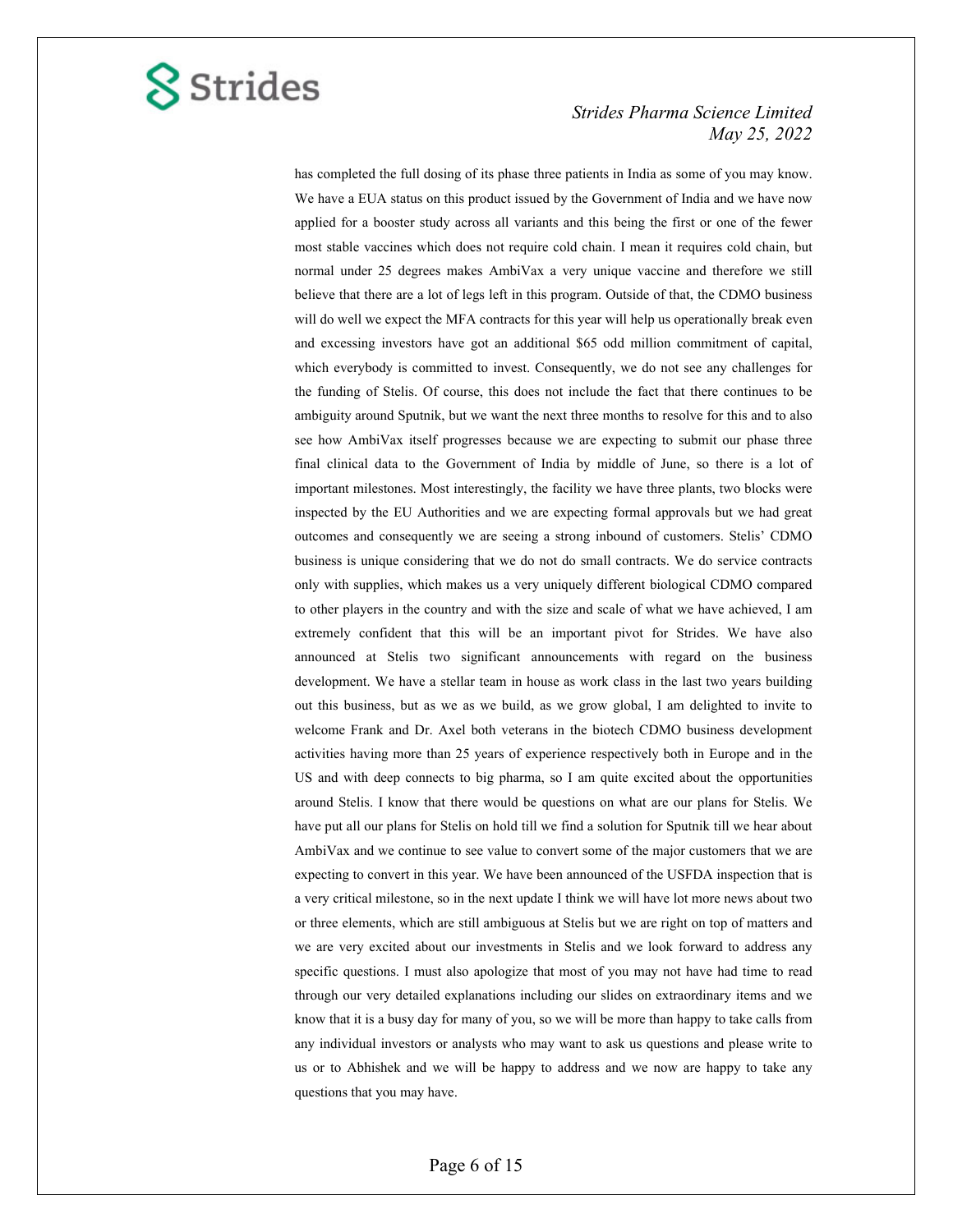

- **Moderator:** Thank you very much. We will now begin the question-and-answer session. The first question is from the line of Tushar Manudhane from Motilal Oswal. Please go ahead.
- **Tushar Manudhane:** Thanks a lot for the opportunity and the elaborate explanation on improving the performance going forward, so just would like to understand on the US front like the Endo portfolio would have similar gross margins as the Strides portfolio in first place.
- **Arun Kumar**: Yes, that is a fair estimate.
- **Tushar Manudhane:** Secondly even on Strides side we had good number of products, which were already approved, could you just explain any reasons for not able to launch in the past and then what gives you the confidence that they would be still very profitable going forward as we launch in the coming years.
- **Arun Kumar**: Tushar, out of the 200 or 150 odd **ANDA** that are not launched more than 100 of them came through the several inorganic transactions, small ones we did earlier and now with Endo. Many of them needed significant improvements in terms of cost, which means vendor changes, some significant changes mean that the past approvals from the FDA can go up to about six to eight months of work from our side and six months of approval time. We have now received several approvals and we continue to receive several approvals of key products on a regular basis and that is why we are now committing to launch at least 20 products from the current 55 to 60 odd products that are launched. We should be able to take that more than 20 per year, but 20 is the minimum.
- **Tushar Manudhane:** Given that there has been good amount of price reception, I mean that is what we hear from the peers, so on our existing portfolio and even on Endo portfolio what kind of price erosion we would have experienced?
- **Arun Kumar**: In FY2022, the price drop was very significant. You already know that for the fact that our gross margins have dropped by 10%. The drops have been in some cases as high as 30% to 35% in some cases as low as 10%, but what we are seeing is not across the platform, across some products, especially in our portfolio especially in **acute portfolio** we are seeing price higher by people who disrupted the market now no more operating after having got rid of their inventory because it does not make sense to play at those prices, so we are seeing rebids. We are bidding at higher prices. We are winning businesses and we are growing our base business. Our value deflated; we had a \$50 million revenue deflation. We are now very confident of getting back the base revenue this year itself and then add it with the Endo portfolio and that is what makes our 250 million quite feasible, so we are not seeing more deflation on our portfolio because if we are seeing we are obviously not winning or bidding for them because it does not make sense, but overall given that we have the luxury of so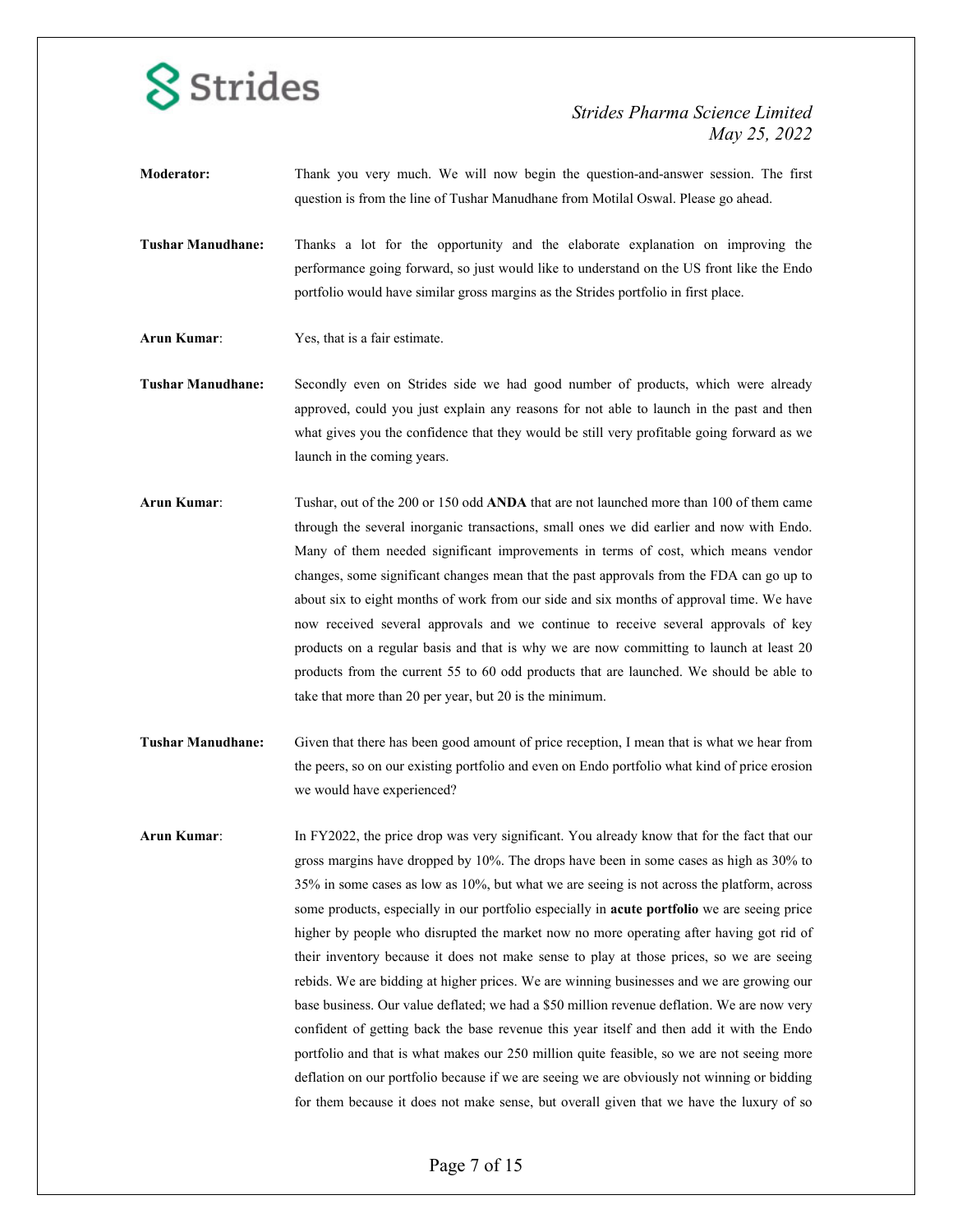

many un-launched products and with the fact that we started the cost improvement programs probably two years ago, we are very close and we are getting some very nice approvals as we speak. They are small but they are very nice and niche and we will see some more in the next couple of months. We believe that the margin uptick will come on the 250 million. I do not see a drop in margins from where we are, but it will not be across the board that we will be able to improve the margins and it is going to take us some time before we get back to our historical 60% gross margin. I mean to be fair US gross margin of 70% and now it is about 60% so getting back to 70% is a long haul and I think somewhere between 60 and 65 we should settle in the US and then kind of recoup at least 3% or 4% of the global gross margins that we have lost in FY2022, and I am quite confident about getting that.

- **Tushar Manudhane:** Understood Sir and going little below the gross margin you have elaborated on good 300 bps improvement in the logistics cost if you could elaborate and this could happen over what period of time?
- **Arun Kumar**: Last year because of the supply chain disruptions especially with input material either we were sitting on too much of inventory which means you are paying for very expensive warehousing costs in the front end and these are not cheap because you pay by the week by pallet, so normalizing that when you are not shipping new goods and getting pallets out of UPS and our warehouses that obviously will reduce our cost, but more importantly with very stringent focus on our AOP or annual operating plan which gets constant updates, we are now producing only to demand and not to estimates because we have a lot of inventory we do not really have to rush anything by air so from end of September except for extraordinary opportunities that adds to our \$250 million uptick, we do not see the need to send any goods per air, sea fares have gone up from an average of \$6000 to now \$25,000 per container and containers are not available for the US as you would have probably heard from many other peer groups. The fact that we are able to take off even more expensive freight cost from air into sea will reduce the cost and most of the cost reduction would come from front-end warehouse reduction cost.
- **Tushar Manudhane:** Got it Sir so considering the improvement in the sales and the reduction in the cost and we are currently at about 5% EBITDA margin as we ended FY2022 in fourth quarter, what kind of EBITDA margin can we think of let us say in FY2023.
- **Arun Kumar**: I cannot guide you for a percentage margin. Our focus is to focus on revenue growth. Revenue growth will get back our volumes and not necessarily only from the US from all markets that will ensure that our capacity utilization in our plants will improve leading to lesser under recovery, which is important. If you go to our debt book you will see that we expect to accept at least 150 Crores of EBITDA for us to be under three times debt to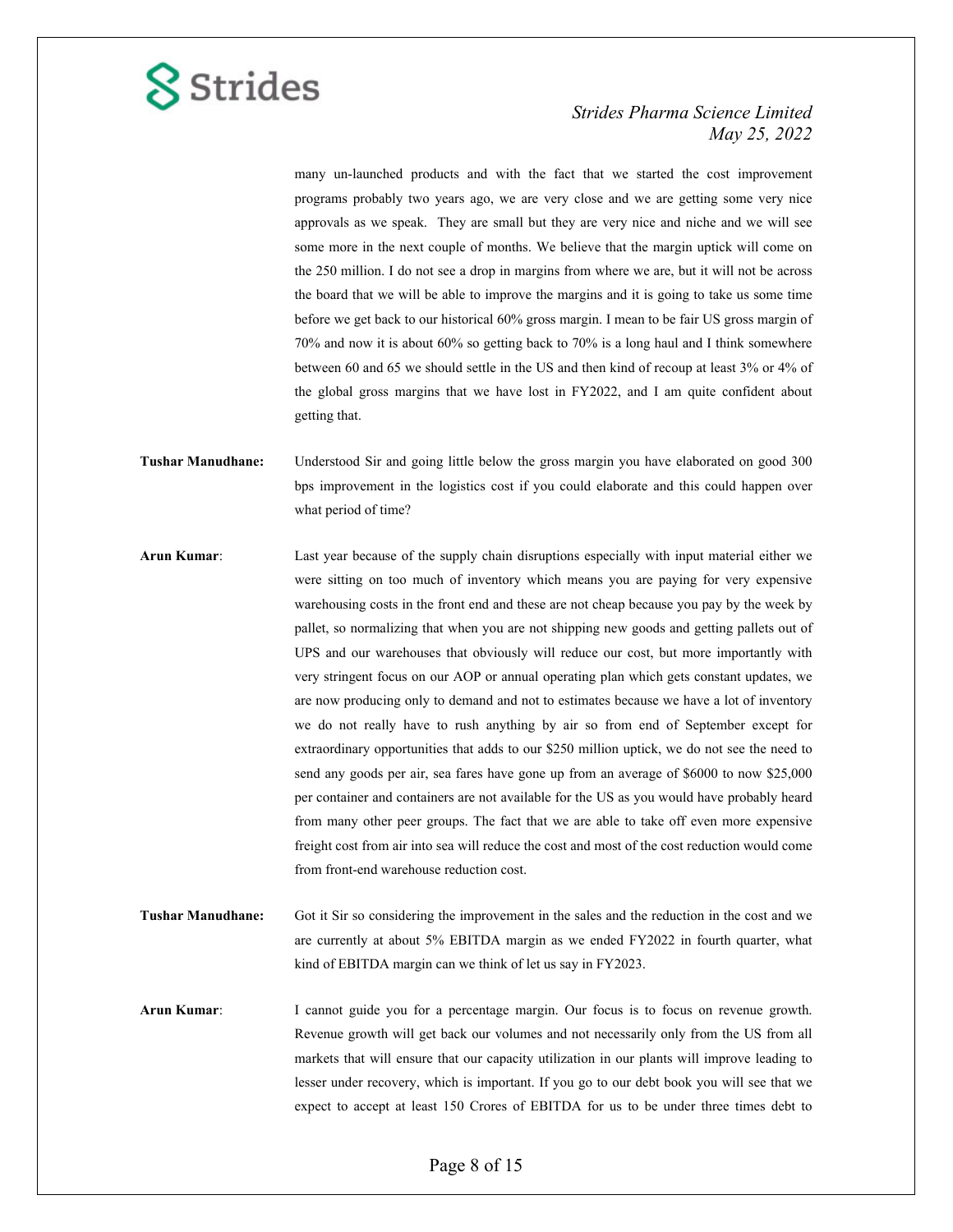### *Strides Pharma Science Limited May 25, 2022*

EBITDA after reducing 1000 Crores of debt, so I think our focus this year is about solving for inventory, improving our cash flows, reducing our balance sheet and to improve growth and when all of these inefficiencies that have been inbuilt in the business because of COVID or whatever we want to say will normalize to what we predict.

The idea is that by the end of the year we should be between 16% and 20% range if that addresses your question but you would see growth Q and Q from here. We are done with the bottoming out the business. We are seeing growth coming back and we are excited about the opportunity Chestnut Ridge brings and some of parts we are confident to get there, but I cannot give you an exact finite number. The focus this year is focus on growth, improve capacity utilization, reduce inventory, improve free cash, get out of few businesses that do not make any strategic or value sense in the near term and yet grow the business from where we are. All of this will lead to significant improvements to the overall business and you should be asking us percentages more closer to H2 and closer to the end of the year.

- **Tushar Manudhane:** Just on this 450 Crores debt reduction that could be largely from the internal accruals because the kind of margin trajectory, which we are kind of building from the point where we are today so just to understand that trajectory.
- **Arun Kumar**: Absolutely so free cash generation, we are sitting on inventory which is being exhausted this year and I think that when I look at exits of minor P&L. We are not talking of anything more than about 100 or 150 Crores in that range, so it is nothing significant. It is just that we want to focus on the bigger outcomes, but otherwise even if we do not do any of that we are confident of free cash generation to that extent.
- **Tushar Manudhane:** Alright thanks.

**Moderator:** The next question is from the line of Vinay Bafna from ICICI Securities. Please go ahead.

**Vinay Bafna:** Thank you for the opportunity and good morning, everyone. I have a couple of questions. My line was a bit patchy at the start so I just want to clarify. we are assuming \$250 million annual sale for the US business next year and you highlighted during your statement that it will be linear, so we are assuming a \$60 odd million quarter run rate, which is approximately 35% sequential growth. I understand it might not be entirely in Q1, however just want to understand how much of it will be contributed by the Endo and considering our plant at Puducherry is still under regulatory concern, what is the dependency on the plant as of now?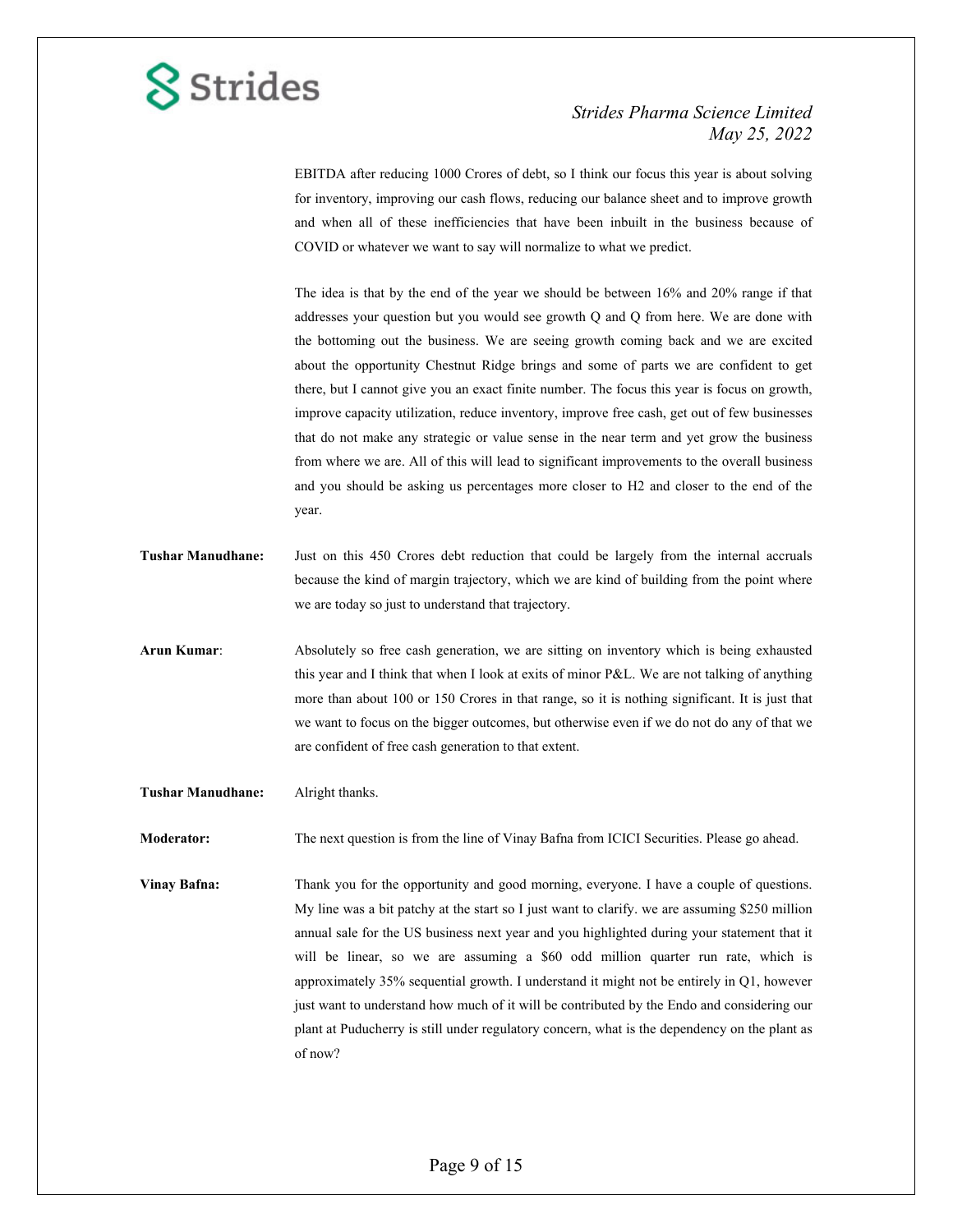### *Strides Pharma Science Limited May 25, 2022*

| Arun Kumar:         | Well, our Puducherry dependency is zero because we have site change. I mean we have<br>developed almost all products from other sites and they are not material at all. To launch<br>any approved product, the OAI in Puducherry has got no impact. You can launch a product<br>from a site if the product is already approved right, so we do not have a problem with that<br>so Puducherry is really not a challenge. It will be hard for me to give you specifics of how<br>much is from Chestnut and how much is coming from India, but I can give you an<br>indication that Chestnut Ridge will add so remember we take charge only in June, although<br>we are starting to consolidate some of the businesses. We expect Chestnut Ridge to have an<br>exit run rate of about \$25 million a quarter in this year to our top line, but I cannot give you<br>the quarterly outcomes on Chestnut Ridge. |
|---------------------|------------------------------------------------------------------------------------------------------------------------------------------------------------------------------------------------------------------------------------------------------------------------------------------------------------------------------------------------------------------------------------------------------------------------------------------------------------------------------------------------------------------------------------------------------------------------------------------------------------------------------------------------------------------------------------------------------------------------------------------------------------------------------------------------------------------------------------------------------------------------------------------------------------|
| <b>Vinay Bafna:</b> | That is very helpful Sir. If I understand correctly then at least at the initial part of the first<br>half is going to be driven by our internal growth.                                                                                                                                                                                                                                                                                                                                                                                                                                                                                                                                                                                                                                                                                                                                                   |
| Arun Kumar:         | We do have Vinay, some Chestnut Ridge products that we took charge as soon as the deal<br>was announced, so there is a certain amount of value but the bigger product launches are<br>happening as we speak, so you should watch Q1 and Q2 for launches out of Chestnut<br>Ridge.                                                                                                                                                                                                                                                                                                                                                                                                                                                                                                                                                                                                                          |
| <b>Vinay Bafna:</b> | Okay got it. That is very helpful. Secondly, we have said that we have gotten an upfront<br>payment from our partners in Australia. Since it was a payout which you are expecting<br>several years later does it impact our agreement for those steady sales, which we do over<br>there and how much of the payment is left to reap from there.                                                                                                                                                                                                                                                                                                                                                                                                                                                                                                                                                            |
| Arun Kumar:         | First of all, it is not several years it is only a few months. The payment was due on 31st<br>December 2022. We should have the funds in our bank in H1 so it is a few months in<br>advance, six to seven months so that is what is important, it may be five to six months if I<br>may and our contract was supplying to Arrotex is for 10 years, so we do not have any<br>challenges on that. In fact, our business will grow from where we are.                                                                                                                                                                                                                                                                                                                                                                                                                                                         |
| <b>Vinay Bafna:</b> | Do we have any more payment left on their side for this agreement or is this the last one?                                                                                                                                                                                                                                                                                                                                                                                                                                                                                                                                                                                                                                                                                                                                                                                                                 |
| Arun Kumar:         | This is the last payment.                                                                                                                                                                                                                                                                                                                                                                                                                                                                                                                                                                                                                                                                                                                                                                                                                                                                                  |
| <b>Vinay Bafna:</b> | Okay got it. Last bit is you did highlight a bit on the logistic cost to the previous participant,<br>but what we understand is that it was a significant jump during the quarter and you also<br>highlighted how the air freights have gone high. I am sure that you have taken up several<br>measures and you were highlighting how you want to reduce it but considering how the<br>situation is and what the peers are saying no one is really talking about these costs going<br>down. You want to highlight anything very specific wherein we are trying to save on costs.                                                                                                                                                                                                                                                                                                                           |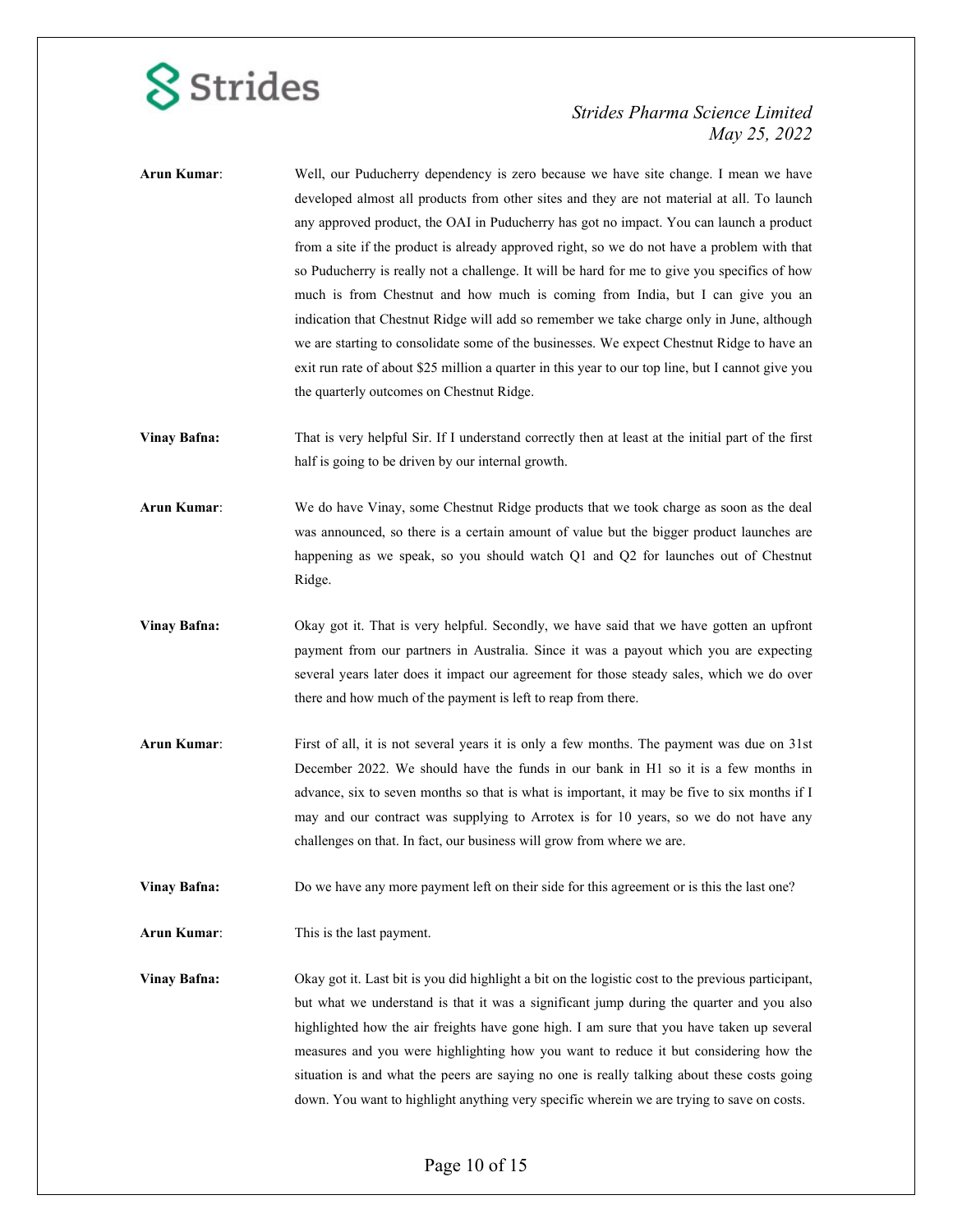### *Strides Pharma Science Limited May 25, 2022*

**Arun Kumar**: Yes, like I said a large part of our logistics costs include our front-end warehousing cost so if you are sitting on inventory, which you sell out over six months then you are sitting on too many pallet stations that you pay too much of rentals on a weekly basis correct, so if you are not loading new pallet stations because you are not producing until the stock is resolved. Your logistics cost automatically comes down in our case, so it is not a peer-topeer comparison. The fact that our volumes dropped last year by more than half, but our AOP or the production was for almost all the annual operating plan and that is how this business works because if you do not have inventory in the front end then you will not win business. You cannot win business unless you have stock in hand so considering that we have enough inventory for at least three to four months compared to the average two months and that normalization itself will reduce our logistics cost. In effect to sell the same dollars or more we will be shipping maybe 40% to 50% containers less than what we shipped in a bad year, so it is just a normalization. It is nothing to do with we getting any better prices than anybody else is getting with container freights.

**Vinay Bafna:** Understood but then I have actually two sub questions to it also; they will be the last of them. First part is that since we are sitting on such high inventory and we are wanting to liquidate them as well considering obviously there will be shelf-life issue as well with that, we are still assuming a growth on our base portfolio largely because of the volume driven, so is not it a bit contradictory at least maybe you can help me understand that we are trying to push more volumes but we are not expecting.

**Arun Kumar**: Now I am not pushing anymore volumes. During COVID times…

**Vinay Bafna:** Even if the demand is coming in. It will be at a cost of price, unless that it is...

**Arun Kumar**: No, it is not coming at a cost of price. In the **acute therapy**, the number of players continue to be few, in which what Strides flourished its strategy, so in the acute whoever dump the product is no more in the market in fact that market has become more attractive for us as a number of players have probably even reduced further. The volumes have started coming back with prescriptions coming back, which effectively means that we have not lost market share at all, so it is just that our market share let us say on ibuprofen was 28% or 30% for many years. It has not changed since COVID, but if the volumes move up by 500 million units so your 28% share also moves up by 500 million units so it is nothing to do with us selling at a cheaper price that is not what we do.

**Vinay Bafna:** Got it. So it is that our product baskets are benefiting in situations, which is improving at the macro level, which is fair enough got it. That is all from my side. Thank you Sir.

**Moderator:** The next question from the line of Gautam Bahal from Mauryan Capital. Please go ahead.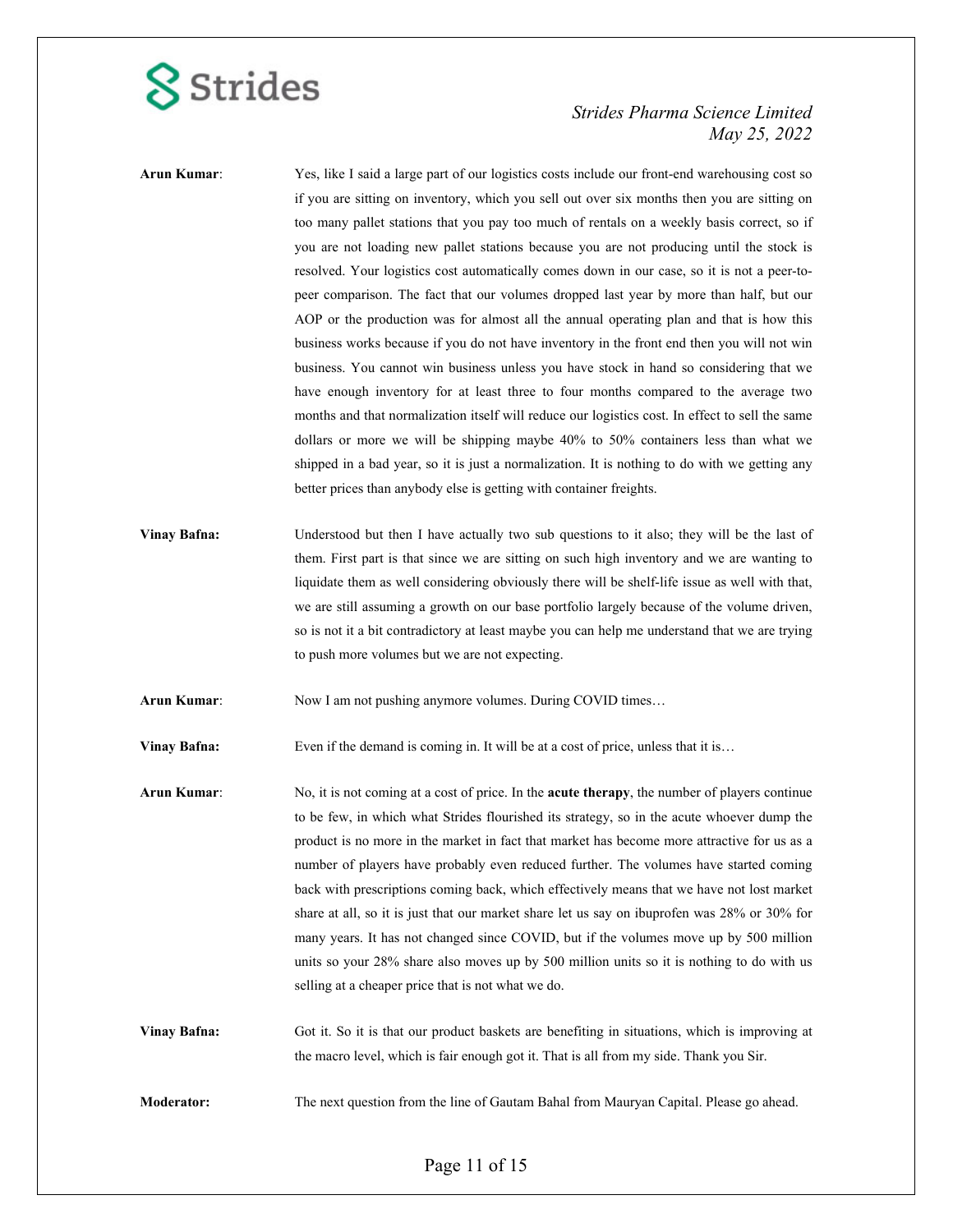

| <b>Gautam Bahal:</b>    | Hi Arun thank you for taking my questions and for the detailed presentation as well, a<br>couple of them. I am just trying to make sense of slide 16 that you guys posted last night.<br>Would I be right in interpreting this as in Q4 you had 77 Crores of exceptionals to your<br>EBITDA so you would pass 46 to 77 to get to 123. Would that be right? Slide number 16 in<br>PPT non-operational items slide, I am trying to interpret that would that be right that in Q4<br>you had 77 Crores of exceptionals which will not be repeated going forward. |
|-------------------------|---------------------------------------------------------------------------------------------------------------------------------------------------------------------------------------------------------------------------------------------------------------------------------------------------------------------------------------------------------------------------------------------------------------------------------------------------------------------------------------------------------------------------------------------------------------|
| <b>Badree Komandur:</b> | That is correct. These are exceptional items                                                                                                                                                                                                                                                                                                                                                                                                                                                                                                                  |
| <b>Gautam Bahal:</b>    | To interpret the Q4 number you just add the 77 Crores to the 46 Crores of reported<br>EBITDA, adjusted per EBITDA.                                                                                                                                                                                                                                                                                                                                                                                                                                            |
| <b>Badree Komandur:</b> | What happens is see the company has got an accounting policy that traditionally in the last<br>many years they have been reporting all these line items in exceptions and whenever there<br>is a product recall it is treated as exceptional and it is consistent with the past practice and<br>this is a one-time nature predominantly.                                                                                                                                                                                                                      |
| <b>Gautam Bahal:</b>    | Just trying to understand the 46 Crores that you have printed as your consolidated EBITDA.                                                                                                                                                                                                                                                                                                                                                                                                                                                                    |
| Arun Kumar:             | It does not have any adjustments.                                                                                                                                                                                                                                                                                                                                                                                                                                                                                                                             |
| <b>Gautam Bahal:</b>    | I am just trying to get to the sense that if you add 46 to 77 that already implies a 14%<br>margin is that the right way to think about it or not?                                                                                                                                                                                                                                                                                                                                                                                                            |
| Arun Kumar:             | No.                                                                                                                                                                                                                                                                                                                                                                                                                                                                                                                                                           |
| <b>Gautam Bahal:</b>    | Okay, maybe I will reach out offline on that one. The next question Arun is the 1000 Crores<br>debt repayment that you have outlined, does that include anything to do with Stelis<br>secondary sales at all?                                                                                                                                                                                                                                                                                                                                                 |
| Arun Kumar:             | No.                                                                                                                                                                                                                                                                                                                                                                                                                                                                                                                                                           |
| <b>Gautam Bahal:</b>    | Okay good to know.                                                                                                                                                                                                                                                                                                                                                                                                                                                                                                                                            |
| Arun Kumar:             | We will have no debt.                                                                                                                                                                                                                                                                                                                                                                                                                                                                                                                                         |
| <b>Gautam Bahal:</b>    | I guess you have implied this already, but when you say 3x debt to EBITDA that implies a<br>650 Crores EBITDA would that be right in FY2023.                                                                                                                                                                                                                                                                                                                                                                                                                  |
| Arun Kumar:             | Run rate.                                                                                                                                                                                                                                                                                                                                                                                                                                                                                                                                                     |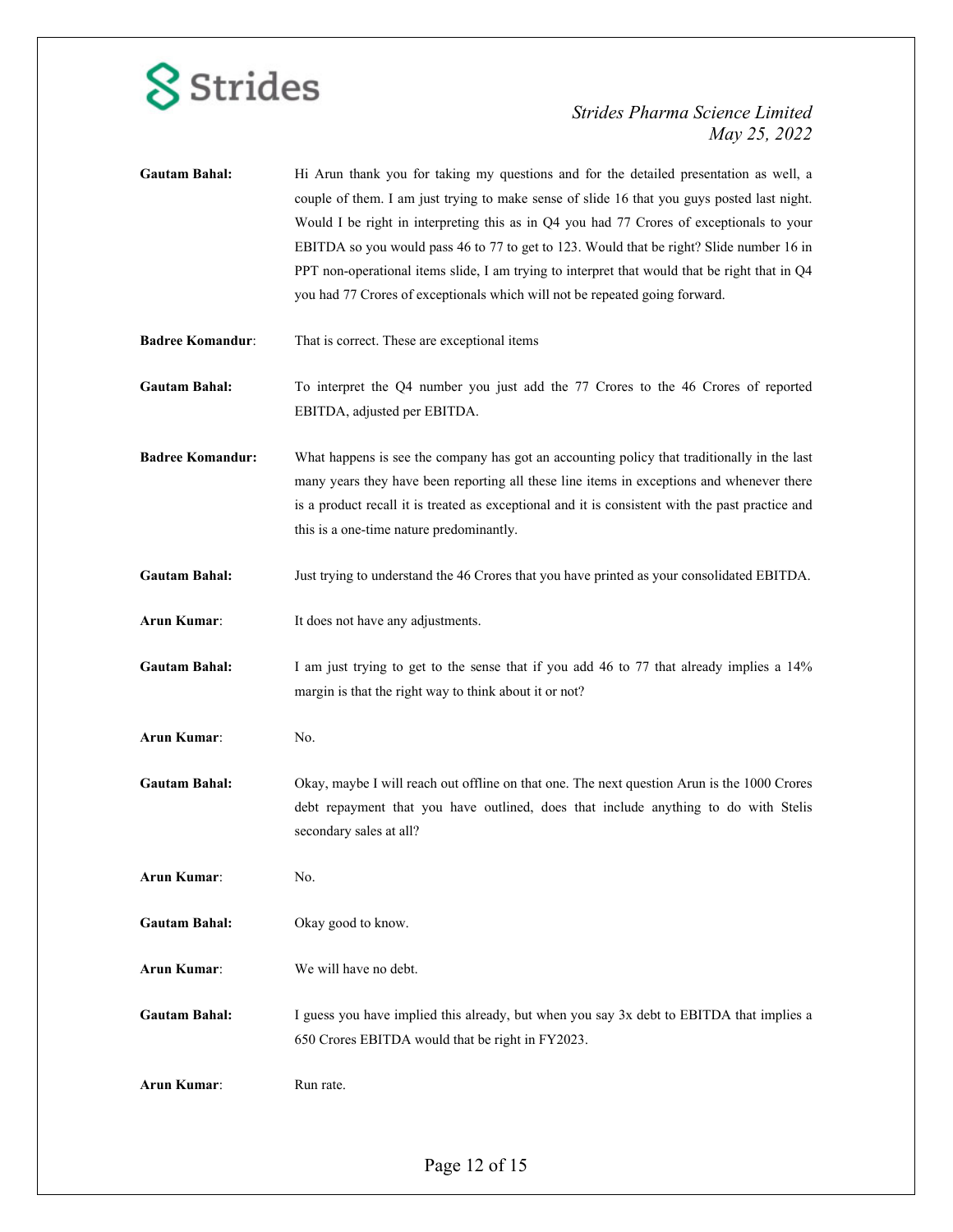

| Yes we are pushing to be better, but that is the target.                                                                                                                                                                                                                                                                                                                                                                                                                                                                                                                                                                                                                                                                                                                                                                                                                                                                                                                                                                                                                                                                                                                                                                                                                                                                                         |
|--------------------------------------------------------------------------------------------------------------------------------------------------------------------------------------------------------------------------------------------------------------------------------------------------------------------------------------------------------------------------------------------------------------------------------------------------------------------------------------------------------------------------------------------------------------------------------------------------------------------------------------------------------------------------------------------------------------------------------------------------------------------------------------------------------------------------------------------------------------------------------------------------------------------------------------------------------------------------------------------------------------------------------------------------------------------------------------------------------------------------------------------------------------------------------------------------------------------------------------------------------------------------------------------------------------------------------------------------|
| Okay and that also implies around 16-17% EBITDA margin run rate.                                                                                                                                                                                                                                                                                                                                                                                                                                                                                                                                                                                                                                                                                                                                                                                                                                                                                                                                                                                                                                                                                                                                                                                                                                                                                 |
| Which is what I was alluding to earlier question from Tushar.                                                                                                                                                                                                                                                                                                                                                                                                                                                                                                                                                                                                                                                                                                                                                                                                                                                                                                                                                                                                                                                                                                                                                                                                                                                                                    |
| Arun, given that we are almost two thirds through Q1 already are we sort of trending<br>towards these better numbers? are we trending towards 60 million quarterly run rate in the<br>US already or not yet?                                                                                                                                                                                                                                                                                                                                                                                                                                                                                                                                                                                                                                                                                                                                                                                                                                                                                                                                                                                                                                                                                                                                     |
| Our headline says guides for an encouraging FY2023 outlook, which effectively means you<br>are right if you are very close to June, we probably know what we are telling you and if we<br>are headlining our US sales to be near linear then the answer to both your questions is yes.                                                                                                                                                                                                                                                                                                                                                                                                                                                                                                                                                                                                                                                                                                                                                                                                                                                                                                                                                                                                                                                           |
| Last one from my side, I mean there is a lot of moving parts on the top line and on the cost<br>line right, where does the business settle out in a couple of years or three years from now<br>Arun.                                                                                                                                                                                                                                                                                                                                                                                                                                                                                                                                                                                                                                                                                                                                                                                                                                                                                                                                                                                                                                                                                                                                             |
| These lines moving for everybody in the industry. I mean all these lines keep moving what<br>exactly is your question?                                                                                                                                                                                                                                                                                                                                                                                                                                                                                                                                                                                                                                                                                                                                                                                                                                                                                                                                                                                                                                                                                                                                                                                                                           |
| My question is where does it settle out in two or three years in a normalized basis? Do we<br>ever see a 20% margin again on this business what is your thought?                                                                                                                                                                                                                                                                                                                                                                                                                                                                                                                                                                                                                                                                                                                                                                                                                                                                                                                                                                                                                                                                                                                                                                                 |
| Absolutely. We do not see any reason why we would not be there and that is because of the<br>diversity of the business. All the emphasis of the people who look at us is for the US as is<br>the case. Please look at our other regulated markets business how quickly it is growing, how<br>rapidly it grows, it does not have the SGNA and costs associated to US, so while you may<br>run a lower gross margin the flow through margins EBITDA is stronger and you will see<br>lumpiness from here on because we are adding several new markets, but the base is a very<br>solid base and I would not hesitate to say that we are now amongst the top 10 players in<br>Europe in other regulated markets out of the country. We want to focus on that market. We<br>have got lots of opportunities and product approvals coming our way, but it does not get too<br>much attention, but that is where our focus is because it is a massive market, it has been<br>massive consolidation of massive players in Europe. The big players are hurting for<br>portfolio supply chain and we are partnering with them on profit shares and no contract<br>manufacturing activities and yes, we are seeing an uptick in our business and you will see<br>more and more of that in the next two to three years. Mirroring US the other big markets in |
|                                                                                                                                                                                                                                                                                                                                                                                                                                                                                                                                                                                                                                                                                                                                                                                                                                                                                                                                                                                                                                                                                                                                                                                                                                                                                                                                                  |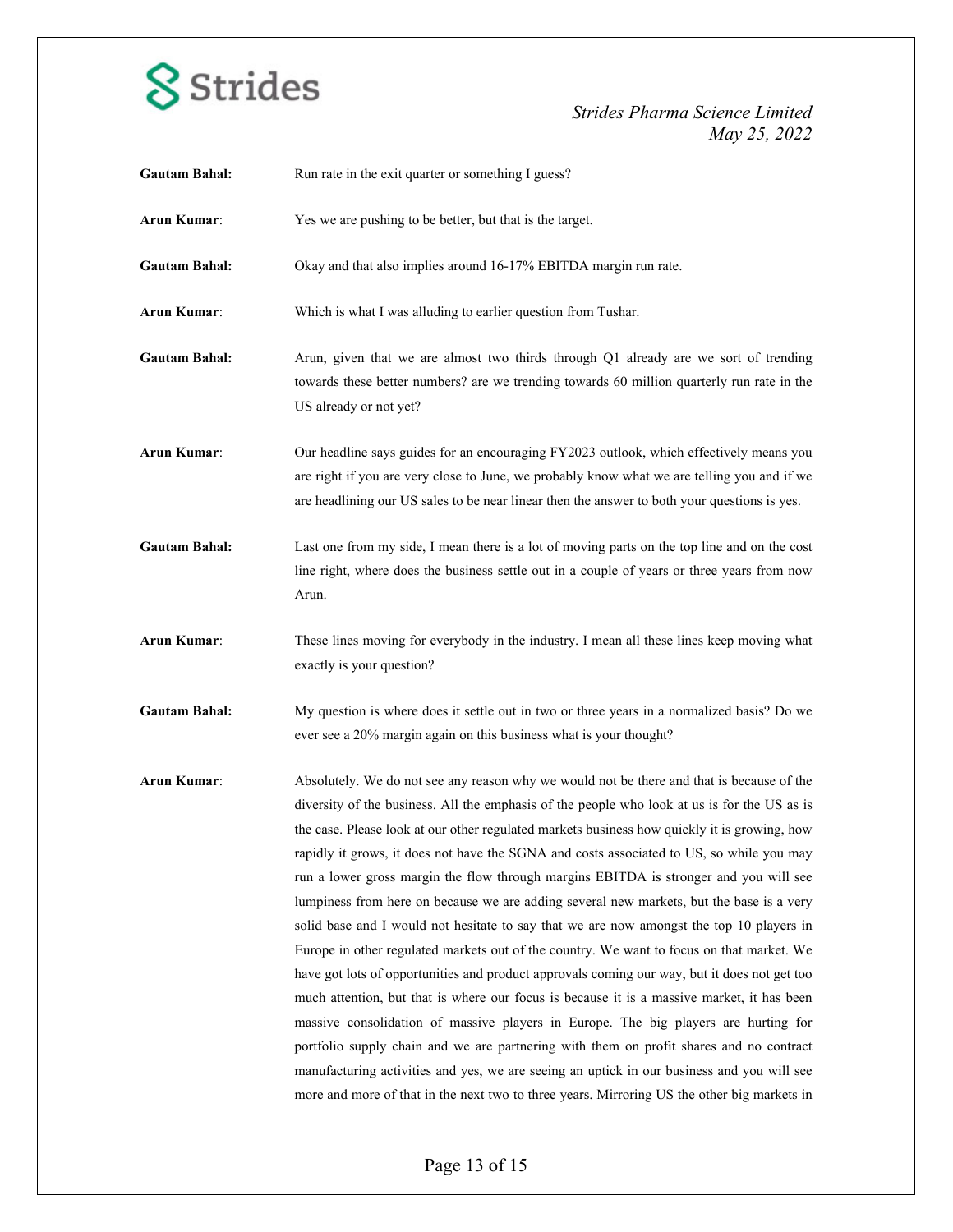### *Strides Pharma Science Limited May 25, 2022*

three to four years is a goal for the company and that is what is going to make the opex leverage very, very different and the EBITDA flow through being very different and we are very determined to get there with that strategy.

**Gautam Bahal:** Okay I appreciate the color, Arun. Just a final data point what is the sort of maintenance capex you should build in for this year approximately.

**Arun Kumar**: The good thing now is that when your capacity utilization is low as you have inventory and you do not have to use all your plants, we have the ability to move one product from one facility to another considering there are several FDA approved sites, so we are going to be very low on capex. Our typical capex will be about 100 odd Crores per year for the next two to three years. There is nothing major that will go into investments in terms of capex because all our plants are well equipped and have got large capacities and enough capacity for the next two to three years in terms of build out.

Gautam Bahal: I understood. Thank you Arun and I look forward to a better year.

**Moderator:** We will take the last question from the line Nitin Agarwal from DAM Capital Advisors. Please go ahead.

**Nitin Agarwal:** Hi thanks for taking my question. Arun on the US, you have talked about increased RFQ and all being coming in the market, what it is really implying, is it implying more volumes or are you seeing some improvement in the pricing also.

**Arun Kumar**: There are two things Nitin; one is if I am sitting on too much of inventory I can go and use an existing incumbent by giving a price and then how it works is that I get a rofr for to accept that price and in many cases we did not accept the price so we exited the market and once the inventory was exhausted you can serve a notice saying that I do not want to supply after 90 days or 180 days and then typically the customer then comes back to the market for a new vendor and that is what I mean so for about three to four months post-COVID and when US was really picking back nobody was getting any requests for quotes, but now it is back to normal. Of course, there is price intensity in some products but especially in our acute products, we are gaining back the contracts. We have many contracts that we have lost, we are winning back. They do not move the needle much in terms of revenues but they move the needle a lot in our gross margin uptick.

**Nitin Agarwal:** On the Chestnut portfolio, we have talked about how complex the presentations like hormones, by why when do you see some of these things begin to get commercialized for us those complex sorts of non OSD formulations?